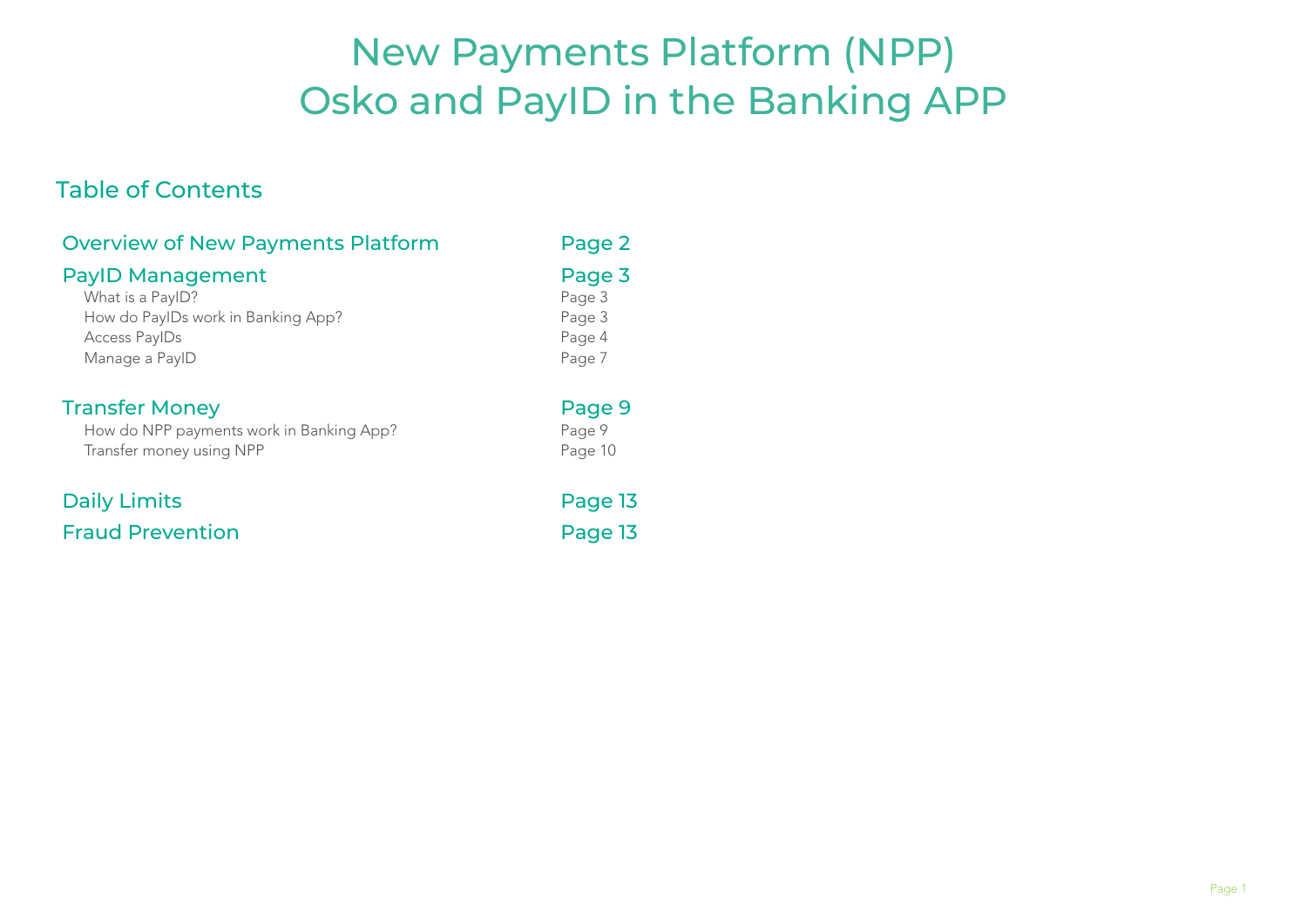## Overview of the New Payments Platform

NPP is an exciting initiative, which will allow you to be able to make and receive payments in real time, 24/7 through this new fast payments service.

It will make getting paid or paying someone a lot easier, faster and simpler through the use of a unique identifier, or 'PayID'. PayID will be as simple as using the mobile phone number or email address for payments, which means you will no longer need to remember your BSB and account number. In Banking App, you can manage your PayIDs and transfer money using NPP.

# This is how you can benefit from NPP:

- Faster payments: You will be able to make and receive payments faster than ever before, 24/7 through G&C Mutual Bank's Online, Mobile Banking or Banking App.
- Pay the right person: When you use a PayID, the name of the person who owns that PayID is shown immediately before you approve the payment, then all you have to do is simply confirm it's the right person.
- Smarter payments: You will be able to use 280 characters to better describe your payment including who and why.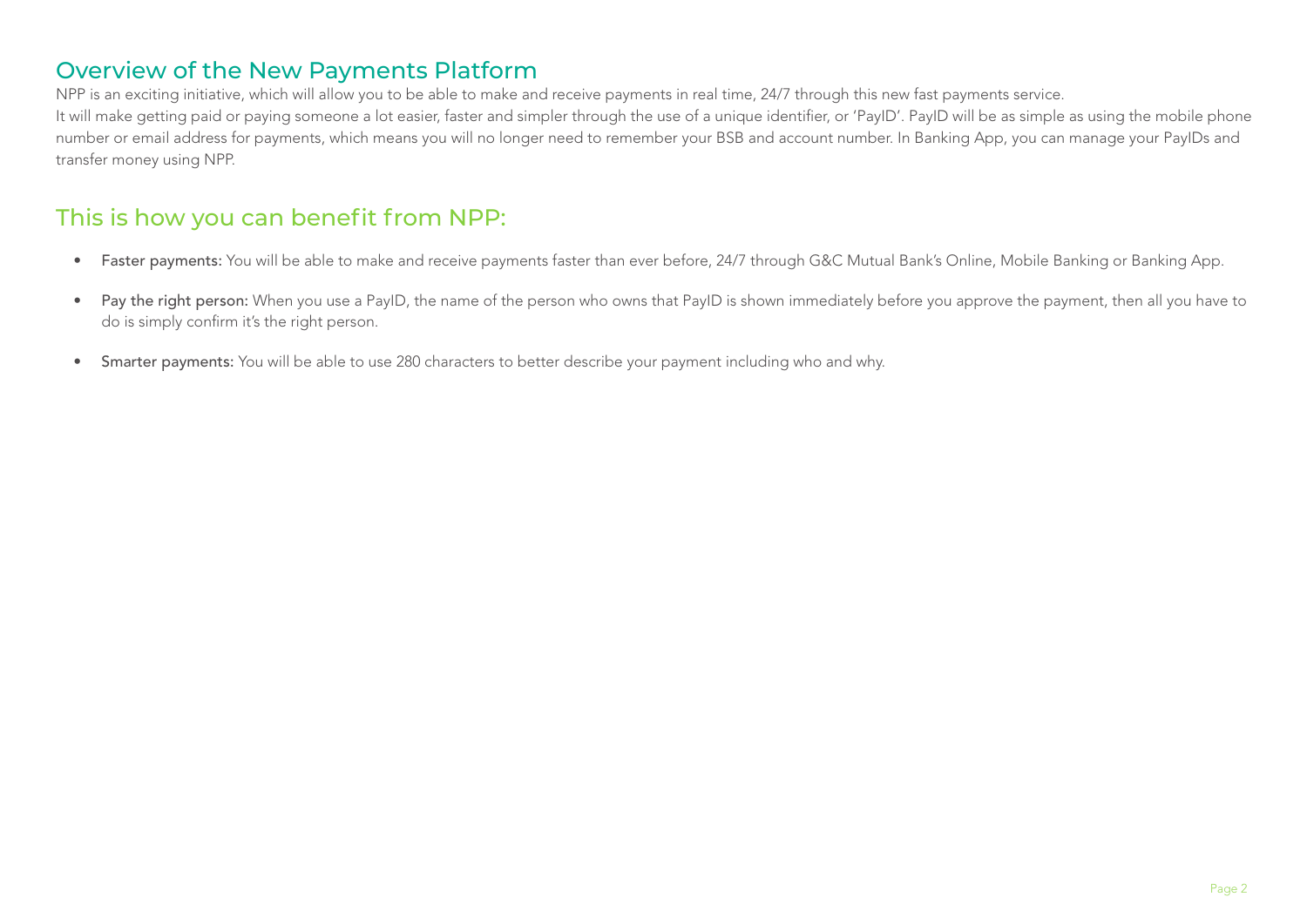# PayID Management

This section covers:

- What is a PayID?
- How do PayIDs work in Banking App?
- Create a PayID
- Update a PayID
- • Close a PayID

# What is a PayID?

A PayID is a smart address for payments, composed of a piece of recognisable and memorable information that is linked to your financial account with the NPP. The PayID is the address by which the account will be identified to generate transactions through the NPP system.

You can create a PayID using a mobile phone number, email address or ABN for a linked financial account. Business clients can also create a PayID using an Organisation ID. The different types of information that you can use to create a PayID are referred to as "PayID Types".

You can only link a PayID to a single financial account. You cannot use the same mobile number, email address, ABN or Organisation ID in more than one PayID.

### How does PayIDs work in Banking App?

Within Banking App you can create a PayID using your mobile number or email address. You will need to contact G&C Mutual Bank if you would like to create a PayID using an ABN or Organisation ID.

You can manage your PayIDs (mobile number and email address PayID Types only), including creating, updating, closing and cancelling transfers of PayIDs.

Please note that contact details that are used to create a PayID cannot be updated until the PayID has been closed. If required you will have to close the PayID, update the contact details and then create a new PayID with the updated contact details.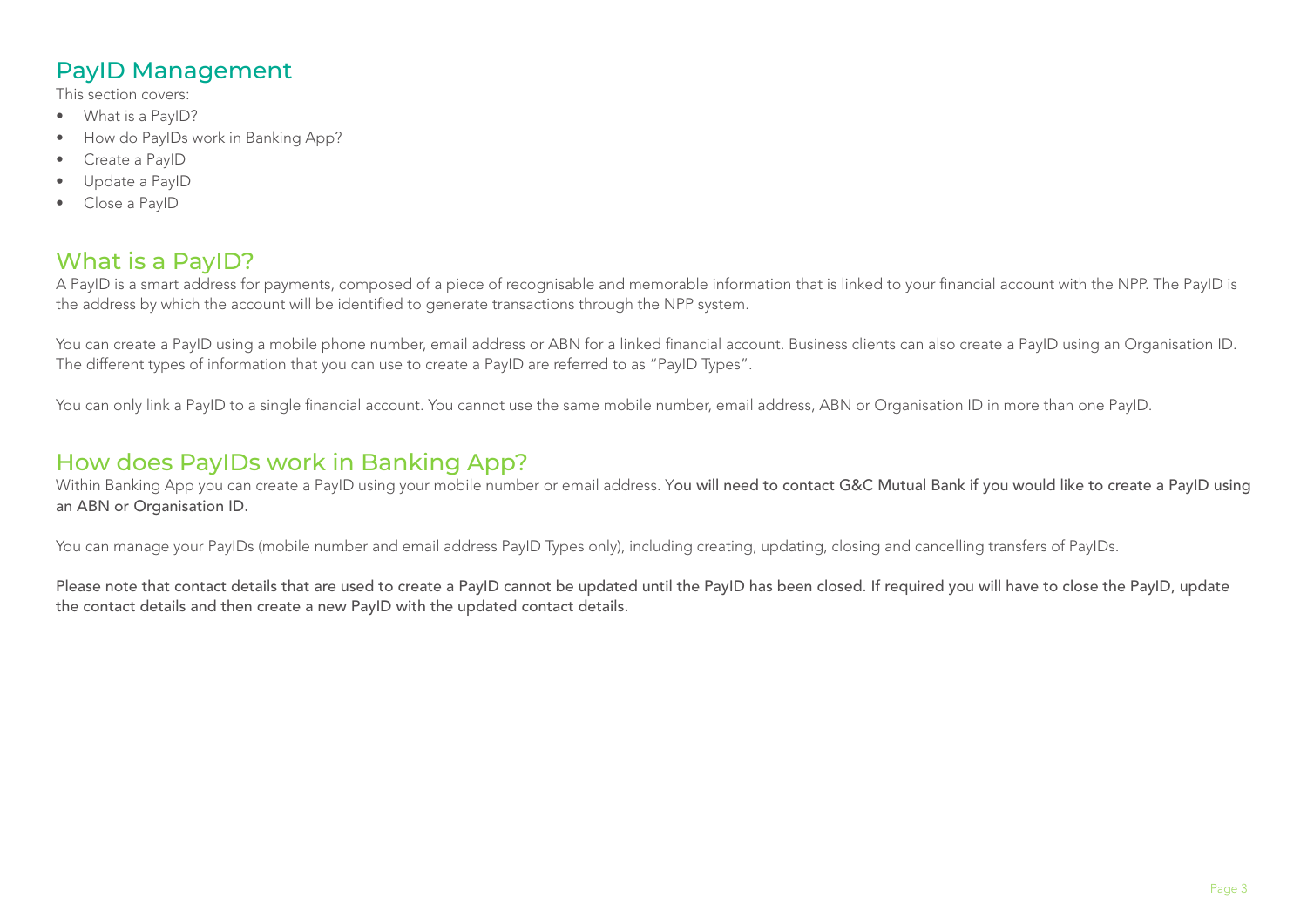# Create a PayID

Before you create a PayID, you must ensure that the mobile number or email address you want to use is already available in the system. To create a PayID follow these steps on your Banking App:

Step 1: After logging into the banking section of the App, tap on "Payments". You can see the "PayID" icon on this page.



Step 2: If you do not have any PayIDs set up, it will show no PayIDs on the screen. Tap "Add New" icon to create a PayID.



Please Note: If you already have one or more PayIDs, they will be displayed. Continue on to Step 3.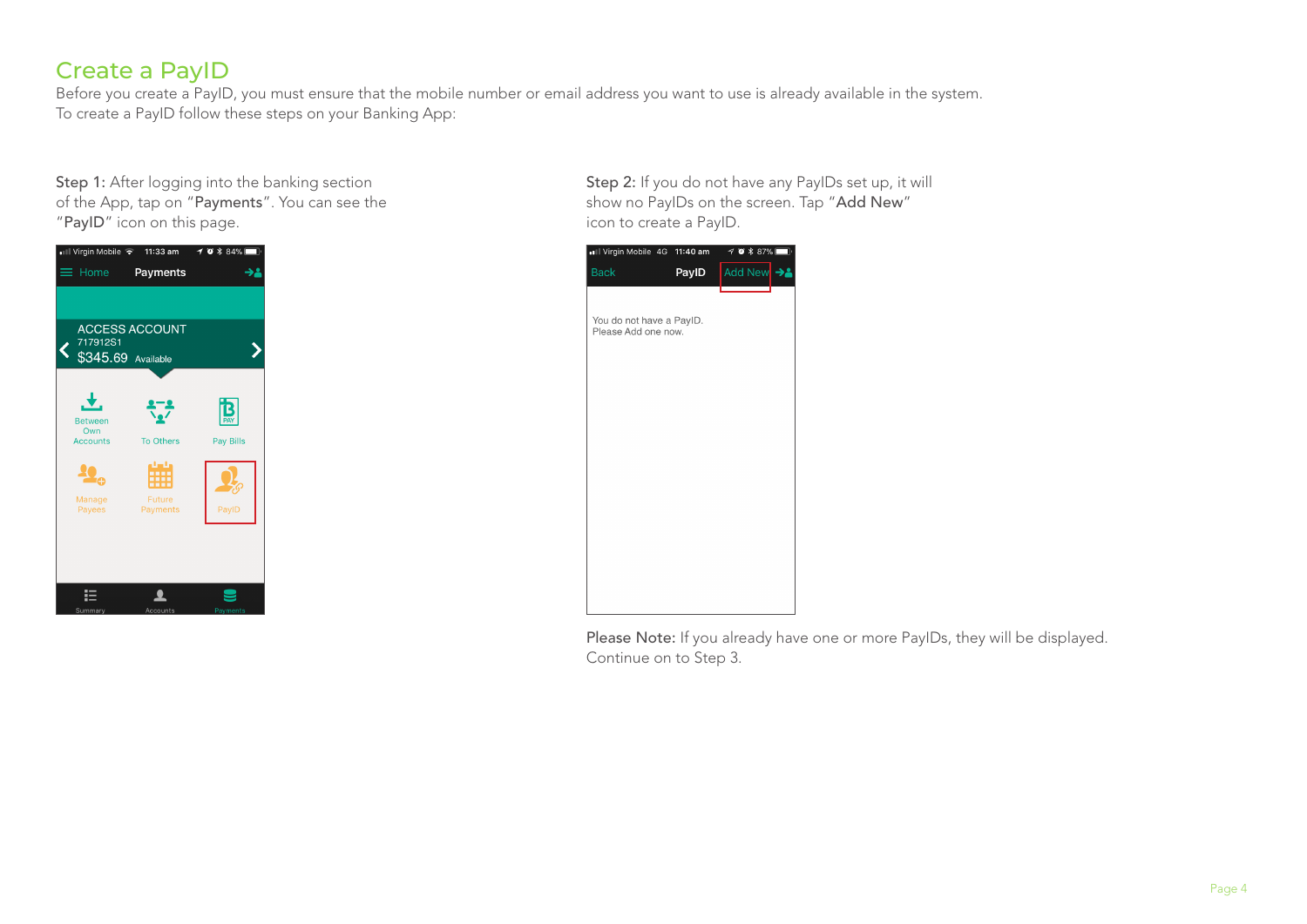# Create a PayID (continued)

Step 3: The Add New PayID screen is displayed. Tap "Confirm".

| .1 Virgin Mobile 4G 11:40 am                                                                                                                          | $\frac{1}{2}$ 87%<br>⊙       |
|-------------------------------------------------------------------------------------------------------------------------------------------------------|------------------------------|
| Back                                                                                                                                                  | <b>Add New PayID</b> Confirm |
| By creating a PayID, you will be able to use<br>your mobile number or email address to<br>receive payments. Please complete the<br>following details. |                              |
| Contact                                                                                                                                               | 0410655844                   |
| Account 738477S1 - ACCESS ACCO                                                                                                                        |                              |
| <b>PayID Name</b>                                                                                                                                     | <b>TEST TEST</b>             |
|                                                                                                                                                       |                              |
|                                                                                                                                                       |                              |
|                                                                                                                                                       |                              |
|                                                                                                                                                       |                              |
|                                                                                                                                                       |                              |
|                                                                                                                                                       |                              |

Step 4: In the "Contact" drop-down list, select the phone number or email address that you want to use to create a PayID.

Step 5: In the "Account" drop-down list, select the account that you want to link to the PayID. The name of the PayID will automatically display in the "PayID Name" field.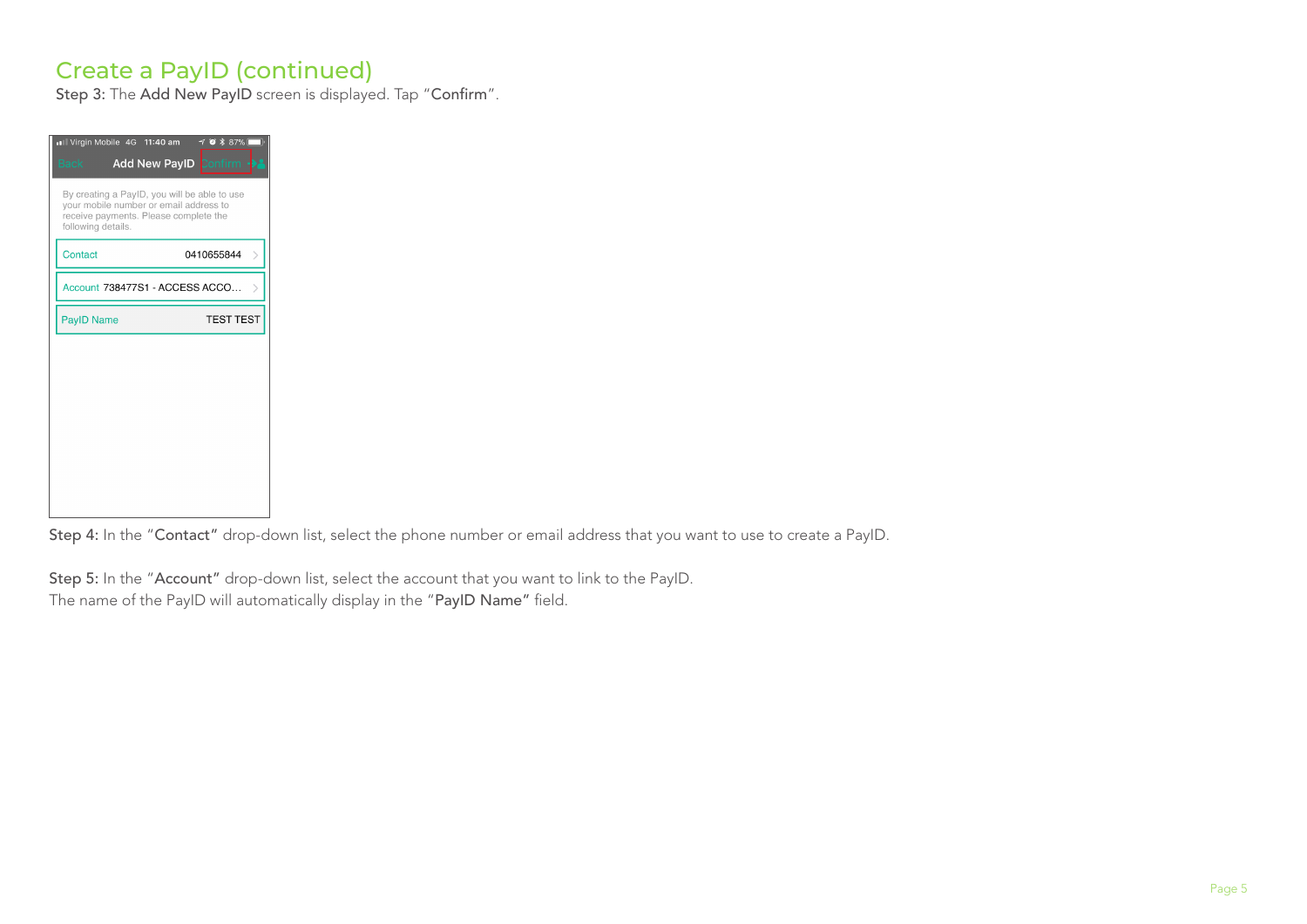# Create a PayID (continued)



acknowledge that you have read and accept the Terms & Conditions of use for PayID creation.

| <b>IT VIRGIN MODILE 4G TT-40 am</b> |                                          | $\gamma$ $\bullet$ $\gamma$ 80% |
|-------------------------------------|------------------------------------------|---------------------------------|
| <b>Cancel</b>                       | Verify PayID                             | <b>Nex</b>                      |
| <b>Enter Your Verification Code</b> |                                          |                                 |
| <b>Get SMS</b>                      |                                          |                                 |
|                                     | Tap Get SMS to send verification code to |                                 |
| your phone                          |                                          |                                 |
|                                     |                                          |                                 |
|                                     |                                          |                                 |
|                                     |                                          |                                 |
| 1                                   | 2                                        | 3                               |
|                                     | <b>ABC</b>                               | DEF                             |
| 4<br>GHI                            | 5<br>JKL                                 | 6<br>MNO                        |
|                                     |                                          |                                 |
| PQRS                                | 8<br><b>TUV</b>                          | WXYZ                            |
|                                     |                                          |                                 |
|                                     | Ω                                        | $\times$                        |

<u> Listen de la contrada de la contrada de la contrada de la contrada de la contrada de la contrada de la contra</u>

Step 7: Depending on the PayID Type selected, click either Get SMS or Get Email to have a verification code sent to you, so that you can verify the selected mobile number or email address.

Step 8: In the Enter your Verification Code field, type the verification code that you have received. Tap Next.



Step 6: Tap "Accept" to Step 7: Depending on the Step 9: The PayID is now created.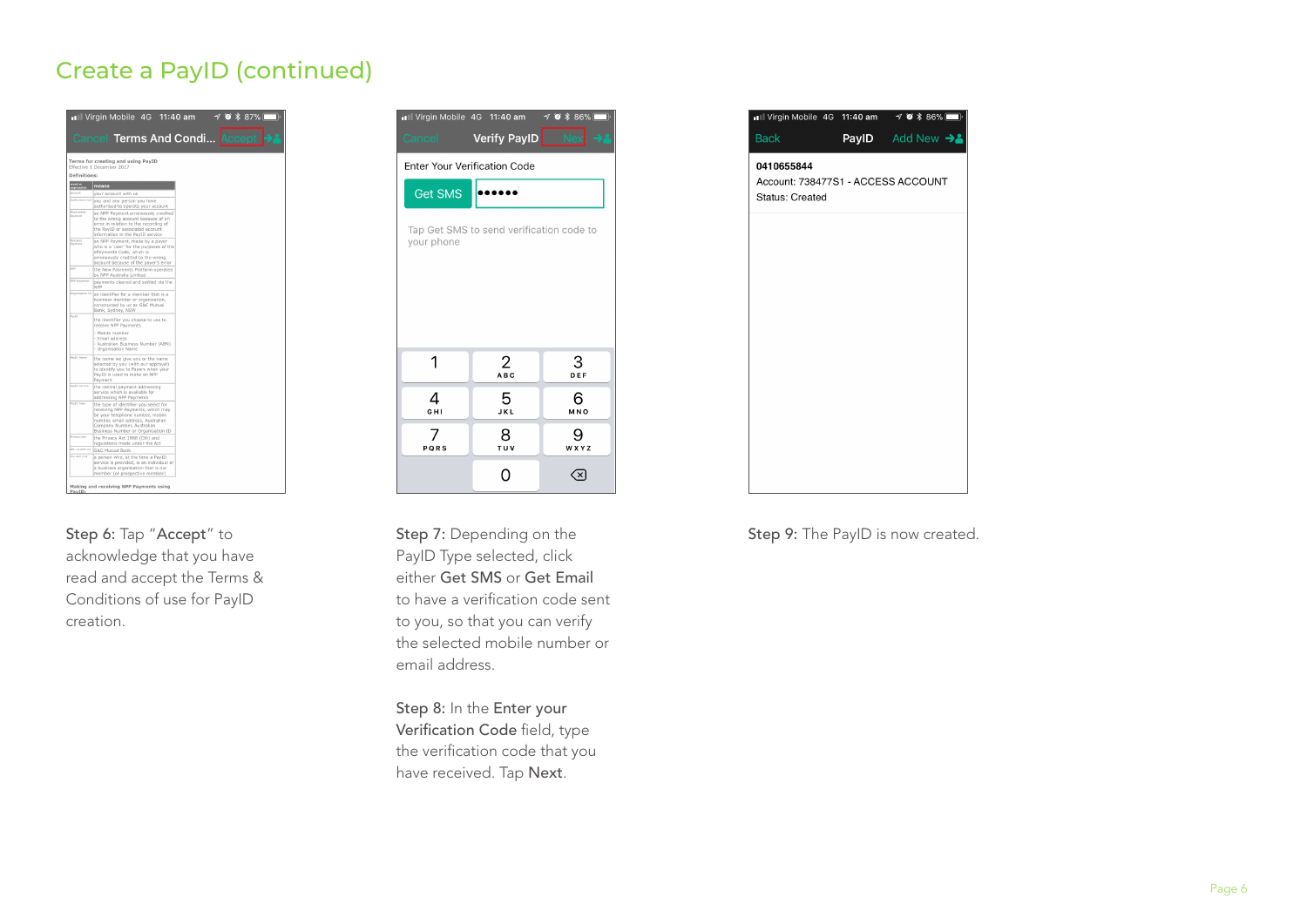# Manage a PayID

To manage a PayID, follow these steps:

#### Step 1: Tap the "PayID" icon.





Step 2: The Manage PayID screen is displayed. Step 3: Tap on "Status" drop-down field to manage the events.

| <b>Back</b>          | <b>Status</b> |  |
|----------------------|---------------|--|
| <b>Select Status</b> |               |  |
| Created              |               |  |
| Transfer             |               |  |
| Close                |               |  |
|                      |               |  |
|                      |               |  |
|                      |               |  |
|                      |               |  |
|                      |               |  |
|                      |               |  |
|                      |               |  |
|                      |               |  |
|                      |               |  |

| Action   | Description                                                                                                                                                                                                                                         | Channels                             |
|----------|-----------------------------------------------------------------------------------------------------------------------------------------------------------------------------------------------------------------------------------------------------|--------------------------------------|
| Close    | To remove or cancel a PayID                                                                                                                                                                                                                         | Ultracs, Online Banking, Banking App |
| Transfer | PayID is going to be transferred to another FI.<br>While in Transfer state the PayID is still linked<br>to GCMB. The member has 14 days to set it up<br>at their other FI, otherwise the Transfer state is<br>removed and the PayID stays with GCMB | Ultracs, Online Banking, Banking App |

The table above shows all the Action items associated with Managing a PayID. Please choose the appropriate action item and follow the prompts (example shown on next page).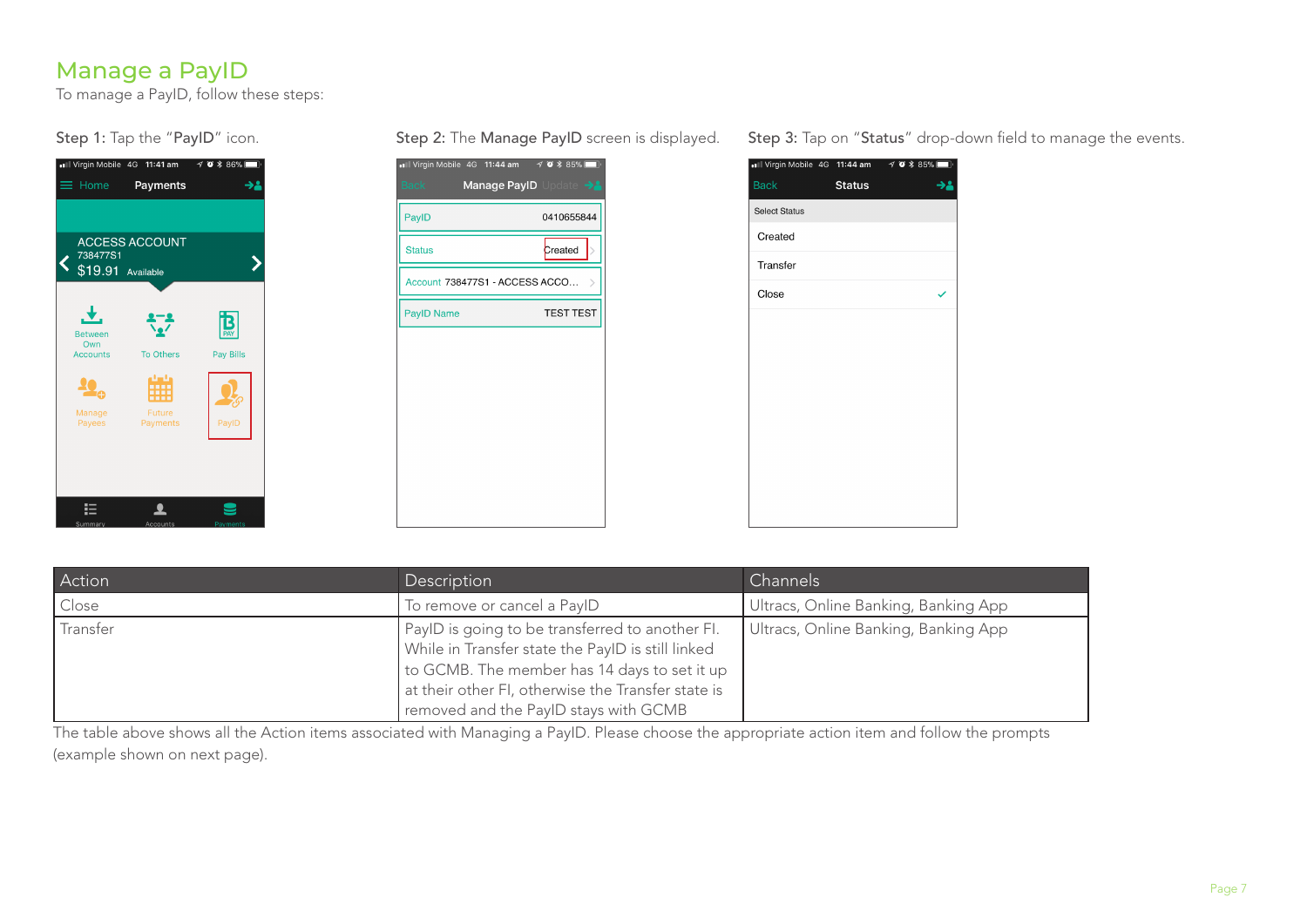# Manage a PayID (continued)

Closing a PayID will remove the PayID from the NPP system and remove the link between the selected PayID Type and your account. To close a PayID follow the steps:

| <b>Back</b>          | <b>Status</b> | ∙∸ |
|----------------------|---------------|----|
| <b>Select Status</b> |               |    |
| Created              |               |    |
| Transfer             |               |    |
| Close                |               |    |
|                      |               |    |
|                      |               |    |
|                      |               |    |
|                      |               |    |
|                      |               |    |
|                      |               |    |
|                      |               |    |
|                      |               |    |





Tap "Close" Tap "Update" The PayID is now closed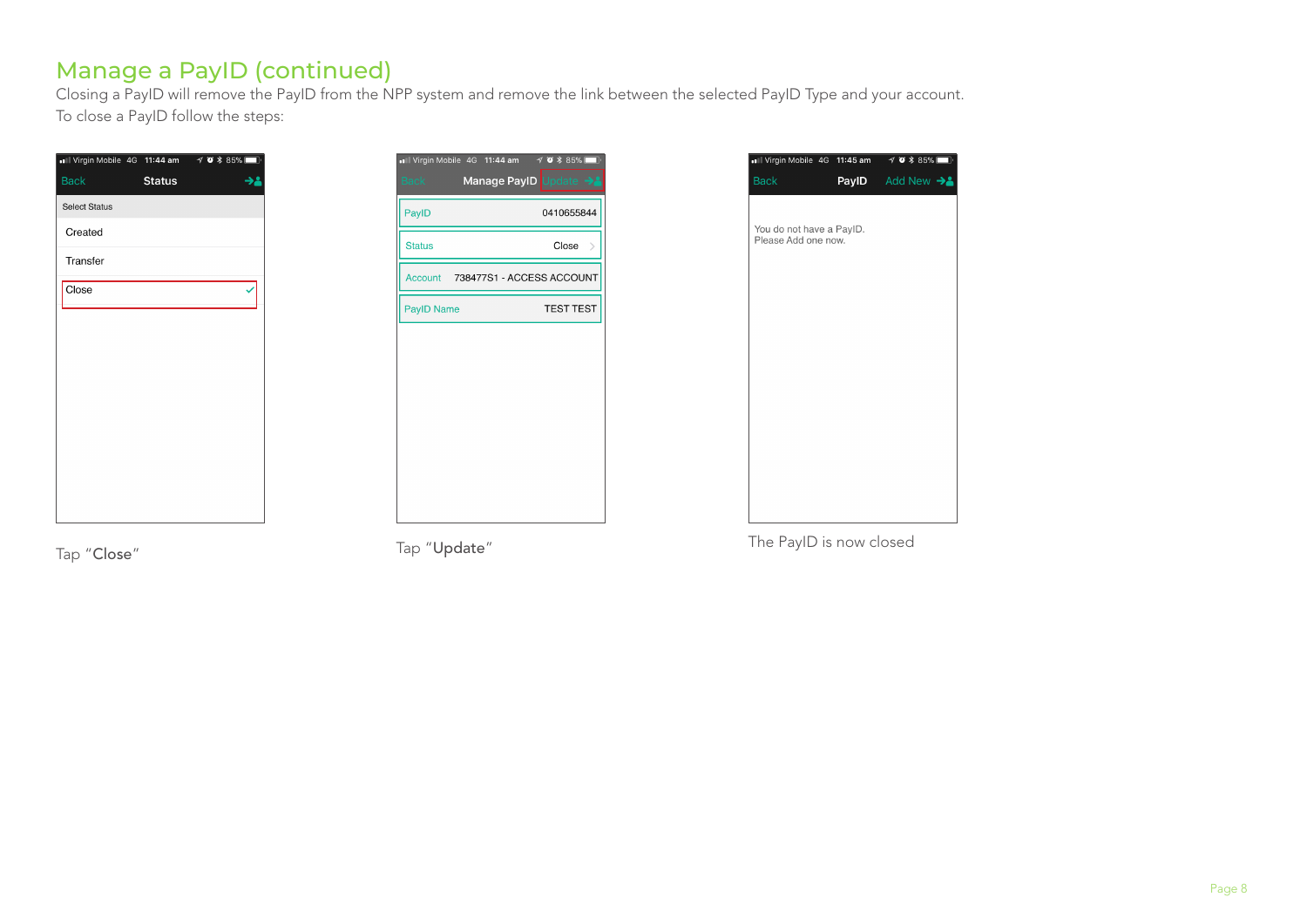# Transfer Money

This section covers:

- How do NPP payments work in Banking App?
- • Transfer money using NPP

# How do NPP payments work in Banking App?

The Transfer Money function allows you to easily transfer money from one of your accounts to another account by entering a PayID or by entering the full account details. You can choose to transfer the money immediately, schedule it for a later date or set up a recurring transfer.

You can save NPP accounts to your Payee Address Book for easy access, using either a PayID or the full account details. Once saved, you can select the payee from a dropdown list when making a payment. Whenever you make a payment to a new NPP account and enter a nickname, the details will be saved as a payee in your Payee Address Book automatically.

#### Related FAQ:

Does a member have to have a PayID to send a Real Time Payment? NO. A member can send a real time payment using a BSB and Account number as they do now. In Online Banking and the Banking App choose "Financial Account" to Transfer money to. The member can choose to send the payment as Standard or OSKO.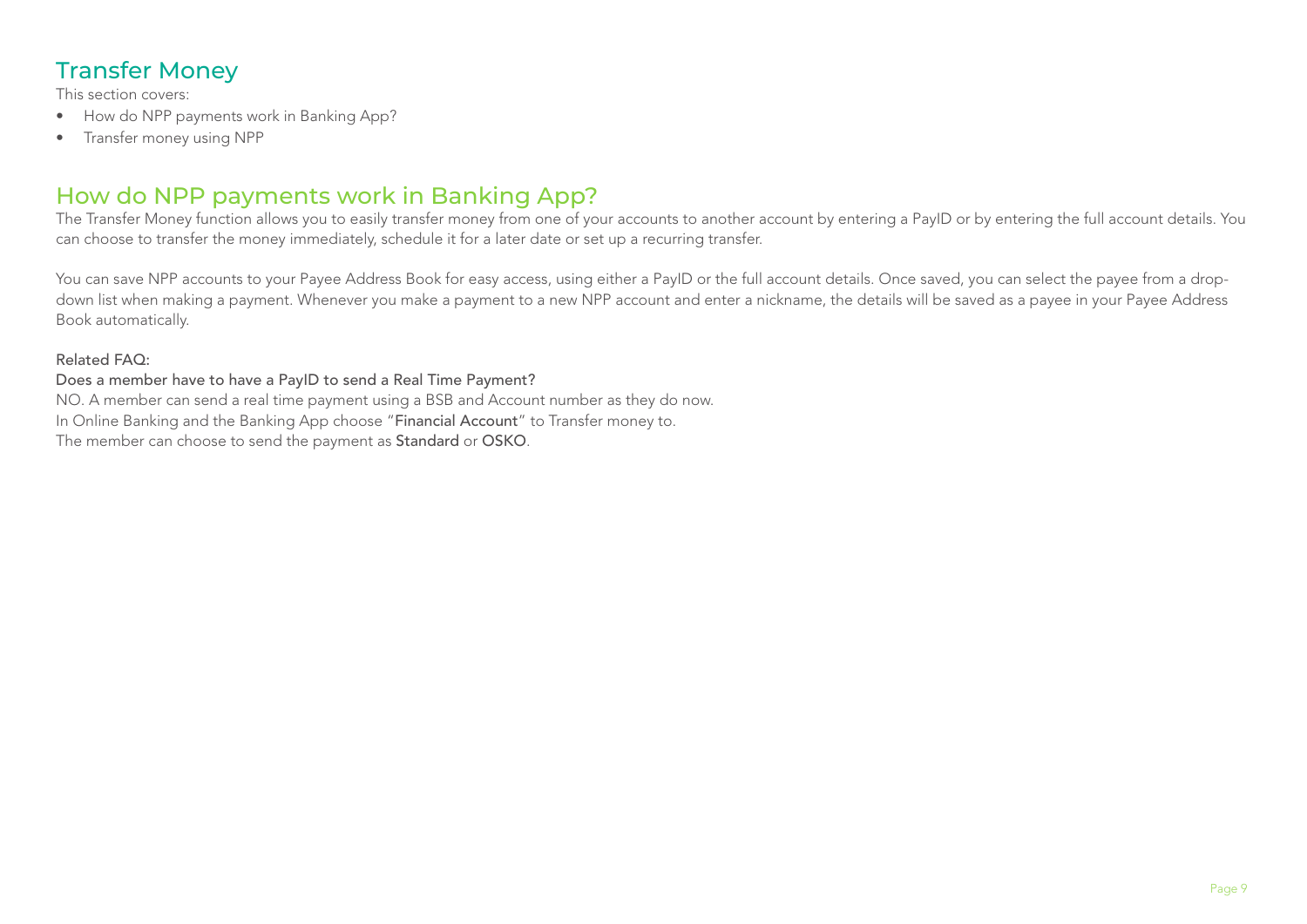# Transfer money using NPP

To transfer money using NPP follow these steps:



Step 1: From the "Payments" tab, tap on "To Others"



Your list of Payees is displayed. Tap on "Add new" to create a new Payee using a PayID.

|                       | all Virgin Mobile 4G 11:41 am | $\neg$ $\neg$ $\neg$ $\neg$ 85% |
|-----------------------|-------------------------------|---------------------------------|
| <b>Back</b>           | <b>Add New</b>                |                                 |
| Select an Option      |                               |                                 |
| Account               |                               |                                 |
| <b>Phone Number</b>   |                               |                                 |
| <b>Email Address</b>  |                               |                                 |
| <b>ABN</b>            |                               |                                 |
| Organisation ID       |                               |                                 |
|                       |                               |                                 |
| <b>Phone Contacts</b> |                               | ↘                               |
|                       |                               |                                 |
|                       |                               |                                 |
|                       |                               |                                 |
|                       |                               |                                 |
| $-1$<br>$\sim$ $\sim$ | $\sim$                        |                                 |

The PayID types are displayed. Tap on Email Address to create a Payee using email address.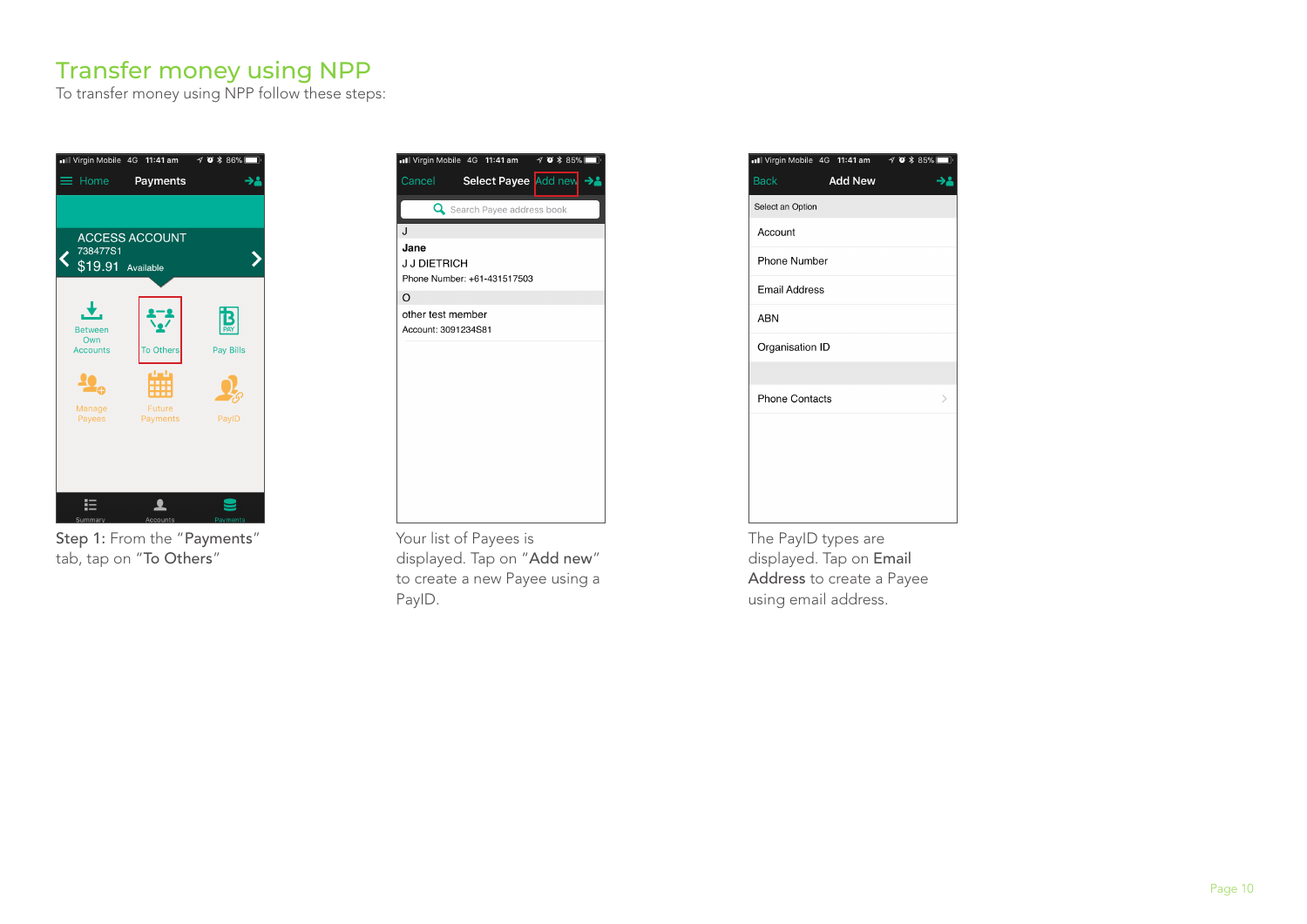# Transfer money using NPP (continued)



Enter the email address of the Payee.

|                      | ┋<br>nathan.goss@nab.com.au                         |
|----------------------|-----------------------------------------------------|
| <b>PayID Name</b>    | <b>NATHAN GOSS</b>                                  |
| Nickname             | nathan                                              |
| <b>Description</b>   | test                                                |
| <b>Transfer Type</b> | Osko O<br>Funds are available to payee immediately. |
| Message food bill    |                                                     |
| Save Payee           |                                                     |

The PayID Name will populate. Enter the nickname if you want to save this payee into your address book. Your Transfer Type is Osko here.Tap "Add" to complete thr process.



You are now ready to complete the payment through Osko. Tap "OK" to complete the transfer.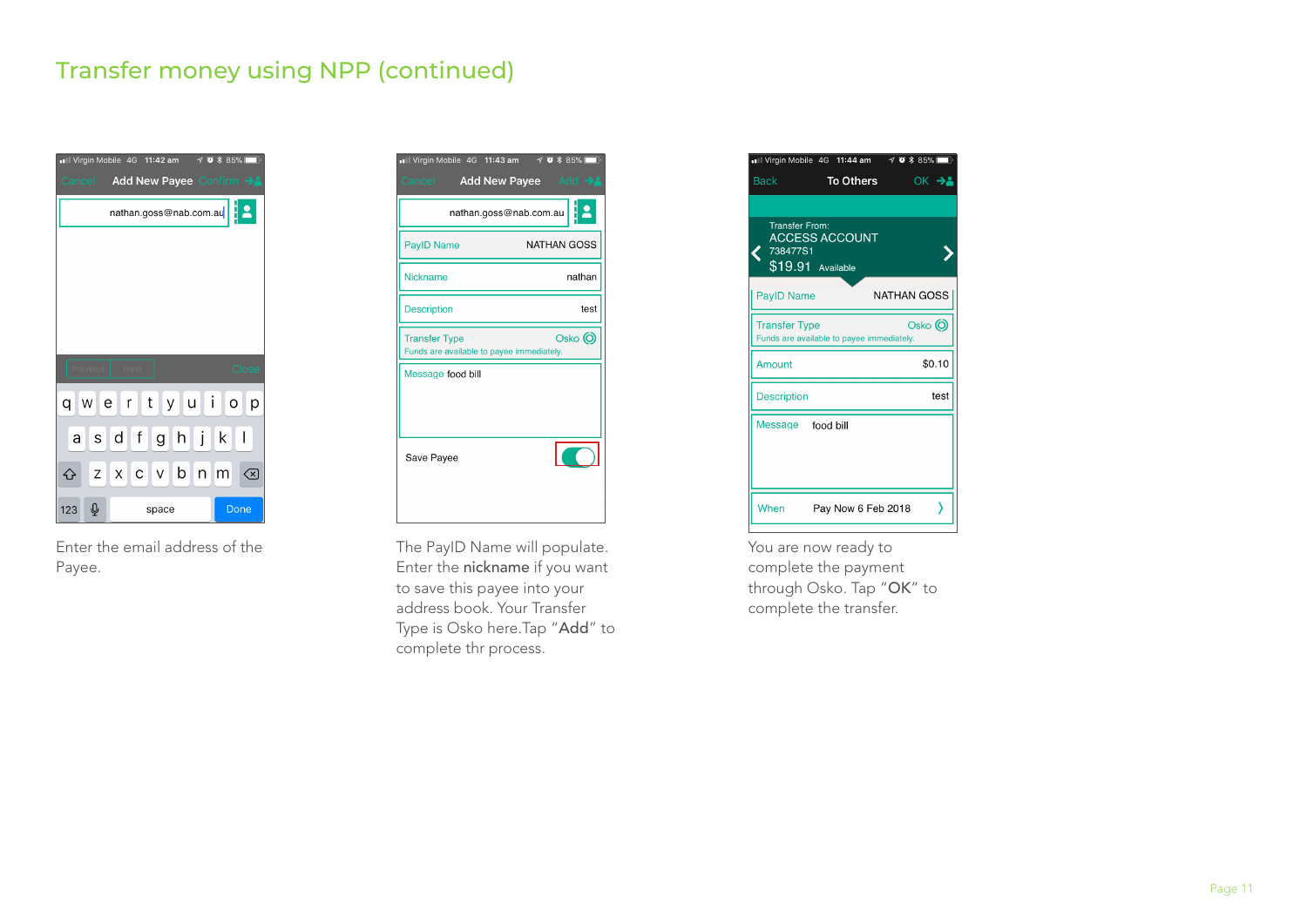# Transfer money using NPP (continued)

| .Ill Virgin Mobile 4G 11:44 am                           | $\neg$ $\neg$ $\neg$ $\neg$ 85%                                                                                                                                                                                                                                                                                                                     |  |  |
|----------------------------------------------------------|-----------------------------------------------------------------------------------------------------------------------------------------------------------------------------------------------------------------------------------------------------------------------------------------------------------------------------------------------------|--|--|
| <b>Back</b>                                              | Confirmation<br>$OK$ $\rightarrow$                                                                                                                                                                                                                                                                                                                  |  |  |
| You have provided the following Osko<br>Payment details. |                                                                                                                                                                                                                                                                                                                                                     |  |  |
| From                                                     | <b>ACCESS ACCOUNT</b><br>738477S1                                                                                                                                                                                                                                                                                                                   |  |  |
| Тο                                                       | nathan<br><b>NATHAN GOSS</b><br>nathan.goss@nab.co<br>m.au                                                                                                                                                                                                                                                                                          |  |  |
| Amount                                                   | \$0.10                                                                                                                                                                                                                                                                                                                                              |  |  |
| <b>Description</b>                                       | test                                                                                                                                                                                                                                                                                                                                                |  |  |
| Message                                                  | food bill                                                                                                                                                                                                                                                                                                                                           |  |  |
| When                                                     | Pay Now 6 Feb 2018                                                                                                                                                                                                                                                                                                                                  |  |  |
| unintended recipient.                                    | It is important you check that the Payee account<br>details you have entered are correct because<br>payments are processed using these details<br>and without checking the account name. Funds<br>may be credited to the account of an unintended<br>recipient if these details are not correct. It may<br>not be possible to recover funds from an |  |  |

Your confirmation screen is displayed. Make you all the details on this screen are correct. Tap "OK" when ready.

| ull Virgin Mobile 4G 11:44 am                                                          |                                           | $\neg$ $\neg$ $\neg$ $\neg$ 85% |  |
|----------------------------------------------------------------------------------------|-------------------------------------------|---------------------------------|--|
|                                                                                        | Receipt                                   | OK $\rightarrow$                |  |
| Your Osko Payment has<br>been submitted.                                               |                                           |                                 |  |
| From                                                                                   | 738477S1                                  | <b>ACCESS ACCOUNT</b>           |  |
| Тο                                                                                     | nathan<br><b>NATHAN GOSS</b><br>m.au      | nathan.goss@nab.co              |  |
| Amount                                                                                 | \$0.10                                    |                                 |  |
| <b>Description</b>                                                                     | test                                      |                                 |  |
| Message                                                                                | food bill                                 |                                 |  |
| When                                                                                   |                                           | Pay Now 6 Feb 2018              |  |
| Receipt                                                                                | 036097785<br>6 Feb 2018 at<br>11:44:15 am |                                 |  |
| If you have any queries about your<br>transfer please don't hesitate to contact<br>11C |                                           |                                 |  |

This is your payments summary screen which shows that you have completed the payment through Osko.